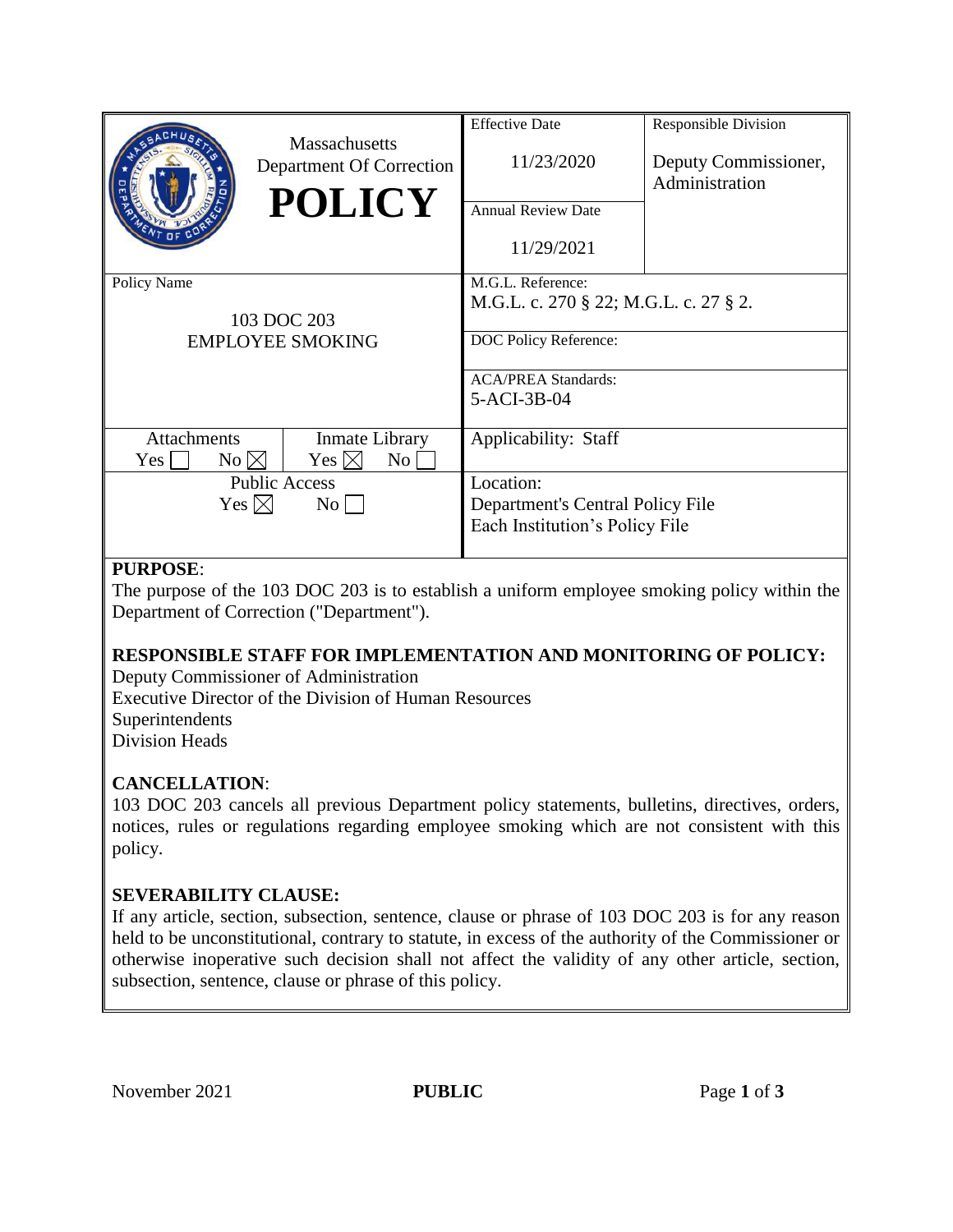# **TABLE OF CONTENTS**

| 203.01 | Definitions             | 3             |
|--------|-------------------------|---------------|
|        | 203.02 Employee Smoking | $\mathcal{R}$ |
| 203.03 | Enforcement             | $\mathcal{R}$ |